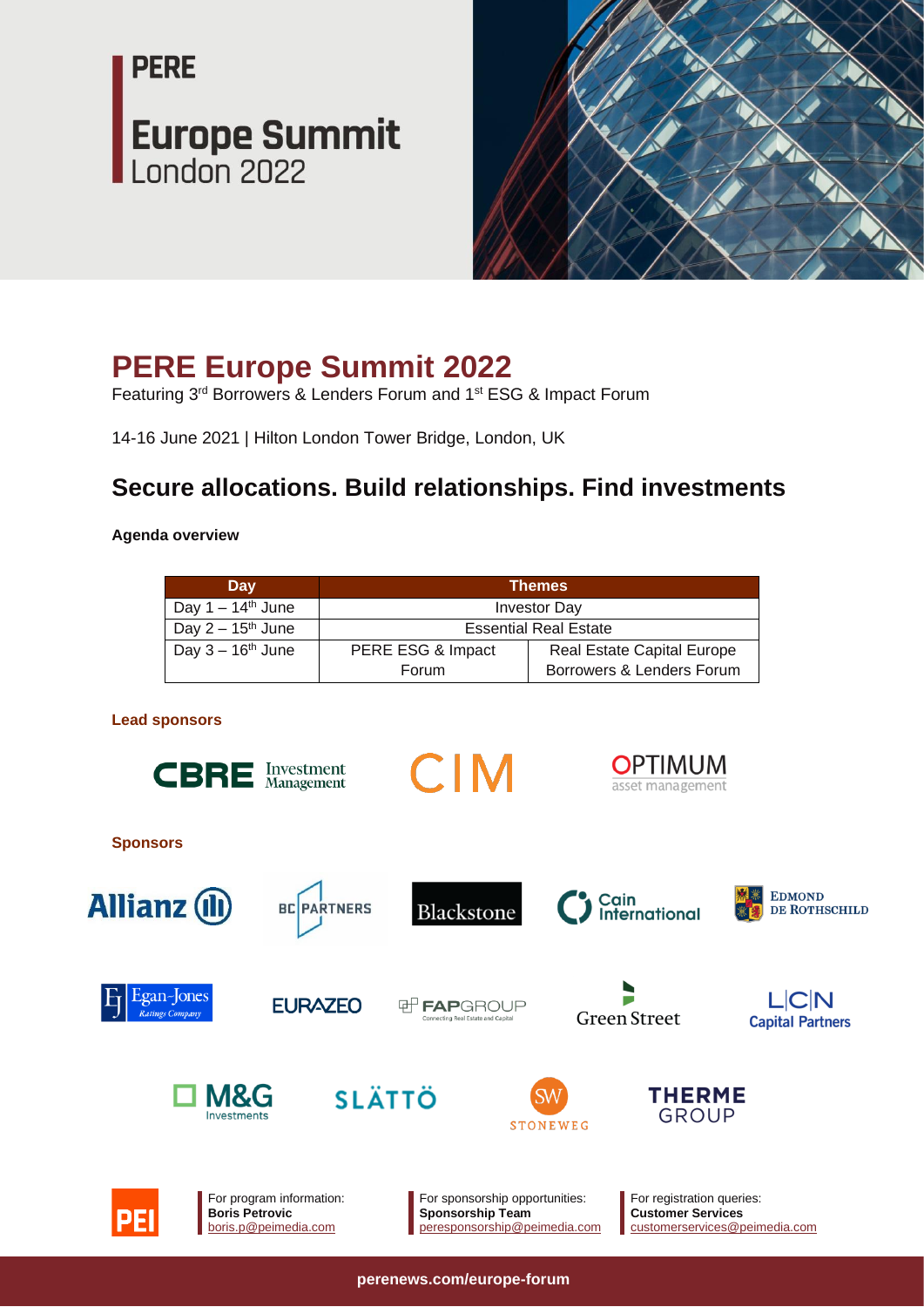



#### **Supporting associations**

**DIVERSITY TALKS REAL ESTATE** 





#### **Affiliate publications**





#### **2022 speakers**

- 1. Cornel Widmer, Managing Director, Head of Group Real Estate, **Zurich Insurance**
- 2. Helena Olin, Head of Real Assets, **AP2**
- 3. Isabelle Scemama, Global Head of AXA IM Alts and Chief Executive Officer of **AXA IM - Real Asset**
- 4. Tracy Stroh, Managing Director, **GIC Real Estate**
- 5. Stephen Tross, Chief Investment Officer International Investments, **Bouwinvest**
- 6. Joanne McNamara, Executive Vice President, Europe and Asia-Pacific, **Oxford Properties**
- 7. Andrea Orlandi, Managing Director and Head of Real Estate Investments Europe, **CPP Investments**
- 8. Paul Tebbit, CIO for European Real Estate, **BlackRock**
- 9. Daniel McHugh, Chief Investment Officer, Real Assets**, Aviva Investors**
- 10. Lee Marshall, Head of Real Estate, **Pension Protection Fund**
- 11. Jay Kwan, Managing Director, Head of Europe, International Real Estate, **QuadReal Property Group**
- 12. Martin Towns, Deputy Global Head of Real Estate, **M&G Real Estate**
- 13. Joseph Ghazal, Chief Investment Officer Europe, **Prologis**
- 14. Robert-Jan Foortse, Head of European Property Investments, **APG Asset Management**
- 15. Karim Habra, Head of Europe and Asia-Pacific, **Ivanhoé Cambridge**
- 16. Jonathan Jay, Partner, **Conduit Real Estate**
- 17. Laura Craft, Global Strategy & Investment ESG**, Heitman**
- 18. Roxana Isaiu, Chief Sustainability Officer, **GRESB**
- 19. Jose Pellicer, Head of Investment Strategy, **M&G Real Estate**
- 20. Pooja Patel, Managing Director, **StepStone Group**
- 21. Michela Hancock, Managing Director, Europe, **Greystar**
- 22. Sophie van Oosterom, Global Head of Real Estate, **Schroders**
- 23. Derk Welling, Senior Responsible Investment & Governance Manager Real Estate investments, **APG Asset Management**
- 24. Andrew Simmons, Managing Director, **Green Street**
- 25. Sarah Acheson, Investment Director Real. Estate, **Cambridge Associates**
- 26. Craig Prosser, Managing Director, Head UK Real Estate Finance, **LBBW**



For sponsorship opportunities: **Sponsorship Team** peresponsorship@peimedia.com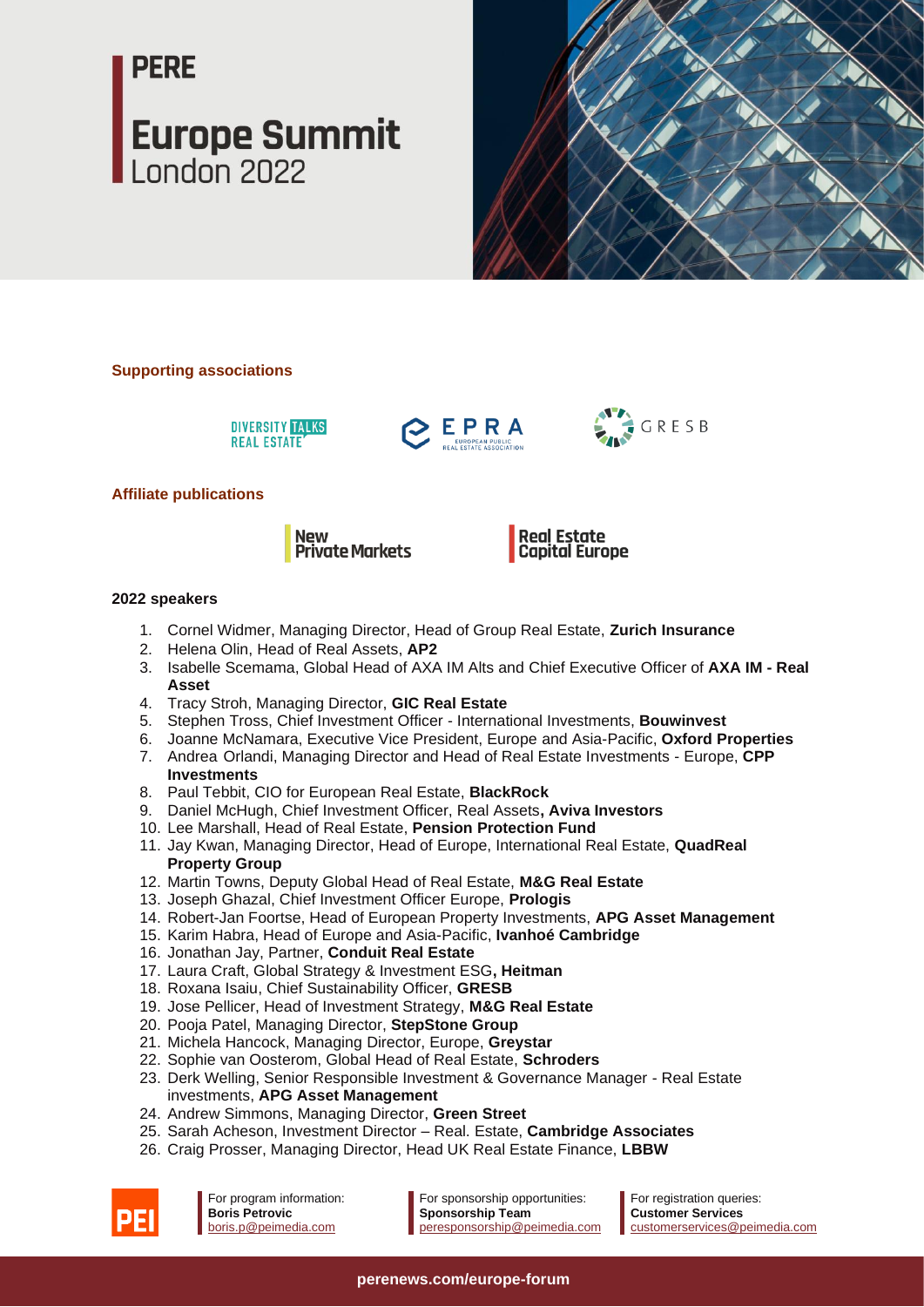

- 27. Ralf Kind, Managing Director, Head of Real Estate Debt, **Edmond de Rothschild REIM**
- 28. Kylie O'Connor, Global Head of Real Estate, **AMP Capital**
- 29. Charlotte Jacques, Head of Sustainability and Impact Investment Real Estate, **Schroders Capital**
- 30. Natalie Howard, Head of Real Estate Debt, **Schroders Capital**
- 31. Hala El Akl, Senior Director of ESG and Operations, **Oxford Properties Group**
- 32. Peter Denton, Chief Executive Officer, **Homes England**
- 33. Caroline Hill, Managing Director, Europe Real Estate ESG**, Blackstone**
- 34. Mark van de Wiel, Head of CRE Debt Transactions, **NN Investment Partners**
- 35. Rahul Sule, Co-head, EMEA & APAC CRE Finance & Special situations, **JPMorgan Chase & Co.**
- 36. Martin Gettings, Head of ESG Europe Real Estate, **Brookfield**
- 37. Lorcain Egan, Head of Lending, Europe, **Starwood Capital Group**
- 38. Anna Shiel, Head of Origination, **Big Society Capital**
- 39. Stéphane Theuriau, Partner and the Head of BC Partners Real Estate, **BC Partners**
- 40. Adrian Ion, CFO, **Therme Group**
- 41. Michael Swank, Senior Managing Director, **Blackstone**
- 42. Mary Nicholson, Head of Responsible Investment, **Macquarie Asset Management**
- 43. Maggie Loo, Partner, **Bridges Fund Management**
- 44. Curth-C. Flatow, Managing Partner, **FAP Group**
- 45. Simon Chisholm, Chief Investment Officer, **Resonance**
- 46. Sean Egan, CEO, **Egan-Jones Ratings Company**
- 47. Shamez Alibhai, Head of Community Housing and Portfolio Manager, **Man Group**
- 48. Annette Kröger, CEO North & Central Europe, **Allianz Real Estate**
- 49. **Allianz Real Estate,** speaker TBC
- 50. **CBRE IM,** speaker TBC
- 51. Jaime Martinez, Head of Alternative Financing, **Stoneweg**
- 52. Ljiljana Macdonald, Managing Director, Distribution, **Optimum Asset Management**
- 53. Garett Bjorkman, Managing Director, Portfolio Oversight, **CIM Group**
- 54. Markus Beran, Head of Origination International Investors, **Berlin Hyp**
- 55. Farrah Brown, Partner, **Knight Frank Capital Advisory**
- 56. Philippe Deloffre, Managing Director, Real Estate, Head of European Debt Origination, **Intermediate Capital Group**
- 57. Nicola Free, Managing Director, Head of CRE, EMEA, **Wells Fargo Bank**
- 58. Jolly Singh, Principal, Portfolio Oversight, **CIM Group**
- 59. Basil Demeroutis, Managing Partner, **FORE Partnership**
- 60. Nunzio Laurenziello, Head of Debt Investments, **Generali Real Estate**
- 61. Jenny Hammarlund, Managing Director, Head of Europe, **Cadillac Fairview**
- 62. Bruno Dord, Head of Real Estate Financings Paris Hub, **Allianz Real Estate**
- 63. Renaud Haberkorn, Managing Partner Real Assets, **Eurazeo**
- 64. Ben Barbanel, Head of Debt Finance, **OakNorth Bank**
- 65. Catherine Raynsford, Director, **Hyde Group**
- 66. Dominique Cachelin, Group Treasurer, **GLP Europe**
- 67. Shaun Dawson, Head of Insights, **DeVono**
- 68. Steven Gower, Head of Treasury, **Savills Investment Management**
- 69. Alexandra Ingram, Head of Sustainability, Capital Markets, EMEA, **JLL**



For program information: **Boris Petrovic** [boris.p@peimedia.com](mailto:boris.p@peimedia.com)

For sponsorship opportunities: **Sponsorship Team** peresponsorship@peimedia.com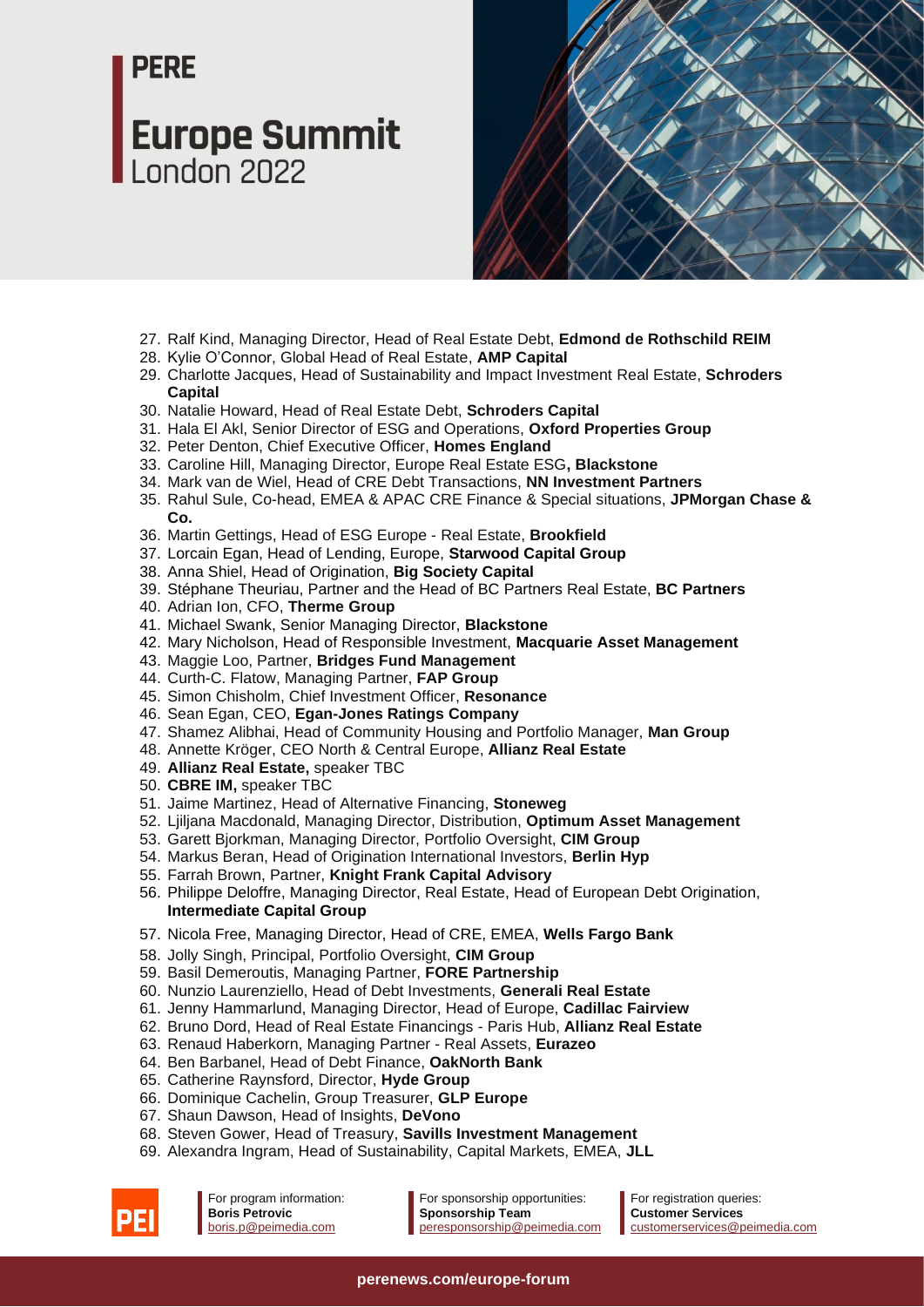

- 70. Bryan York Colwell, Co-Founder and Managing Partner, **LCN Capital Partners**
- 71. **Cain International,** speaker TBC
- 72. **Cain International,** speaker TBC
- 73. Anuj Mittal, Managing Director, Head of Europe Real Estate, **Angelo Gordon**
- 74. Dorte Rich Joergensen, Associate Principal, **Elementa Consulting**
- 75. Jonathan Jones, Group Property Director, **Meggitt**
- 76. Mark L. Epstein, Chief Financial Officer, **McArthurGlen Group**
- 77. Keith Breslauer, Managing Director & Senior Partner**, Patron Capital**

More speakers TBC

**Tuesday 14th June 2022**

## **Investor day**

*(All delegates welcome to attend)* 

- 08:00 **Registration opens and networking breakfast**
- 9.00 **PERE welcome**
- 9.15 **View from the commentary box**

Jonathan Brasse, Senior Editor, **PERE** 

9.30 **Welcome & chair's opening remarks**

#### *Investor day*

#### 9.45 **Europe's institutional investor panel: what does real estate investing look like in the next decade?**

- How are fund investors looking to adjust their allocations in 2022 and beyond?
- Which sectors are investors prioritising and what types are product resonate the most at present?
- What is investors' appetite for specialist vs generalist managers?
- To what extent are inflationary concerns making real estate a more attractive destination for capital?
- How are investors viewing the impact of inflation on their investments and strategy going forward?



For program information: **Boris Petrovic** [boris.p@peimedia.com](mailto:boris.p@peimedia.com)

For sponsorship opportunities: **Sponsorship Team** peresponsorship@peimedia.com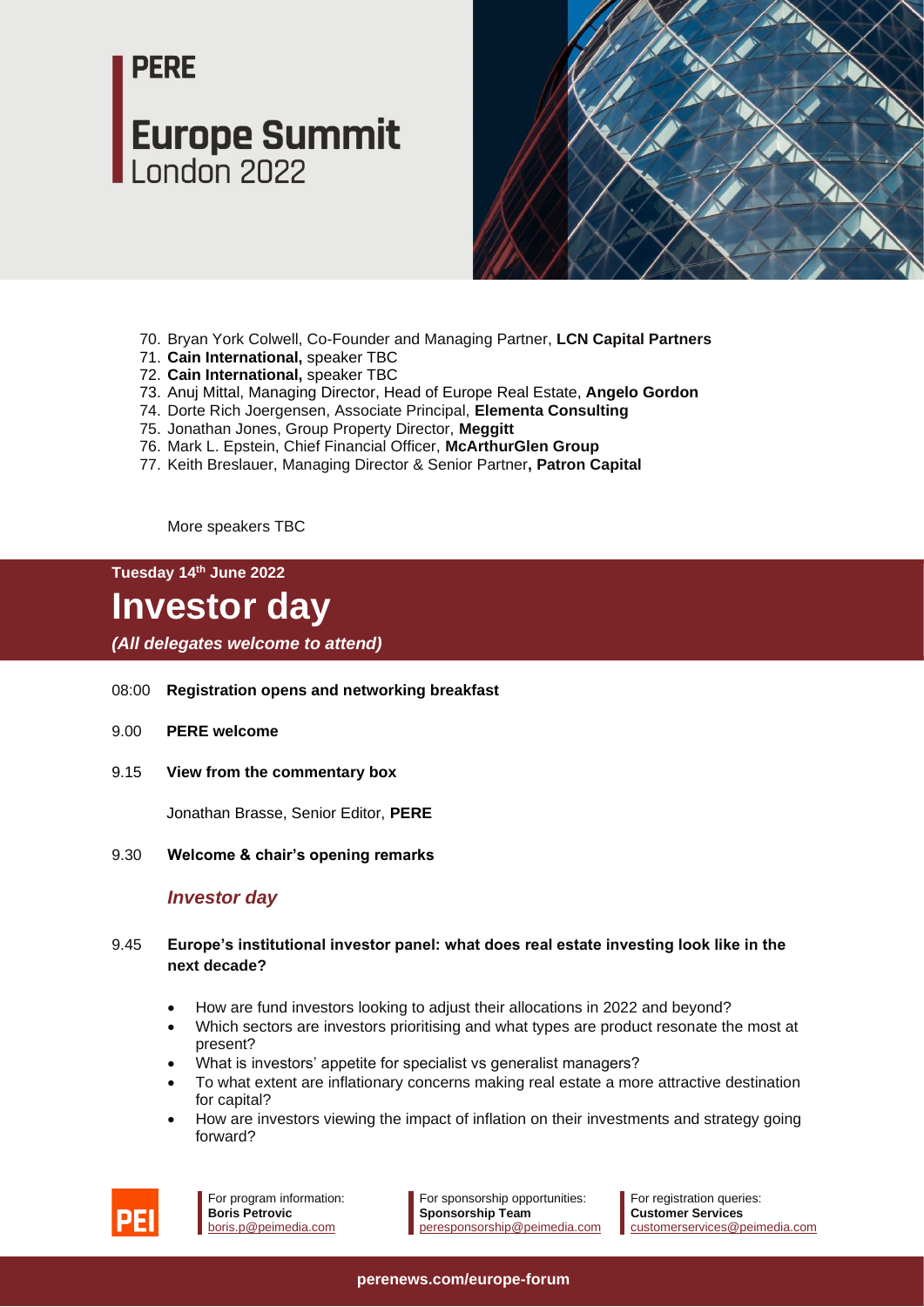

• What is investor appetite for 'alternative' investment types such as SPACs, REITs and proptech funds?

Robert-Jan Foortse, Head of European Property Investments, **APG Asset Management** Andrea Orlandi, Managing Director and Head of Real Estate Investments - Europe, **CPP Investments** 

Lee Marshall, Head of Real Estate, **Pension Protection Fund** Joanne McNamara, Executive Vice President, Europe and Asia-Pacific, **Oxford Properties** Helena Olin, Head of Real Assets, **AP2**

10.45 Networking break

#### 11.15 **Morning keynote: Q+A with Bouwinvest: finding returns in a new real estate climate**

- Hear from the CIO of international investments of Bouwinvest, the  $€14.1$  billion specialist Dutch real estate investor
- Discover priorities for indirect real estate exposure in Europe and globally in the coming years
- Learn more on Bouwinvest's evolving investment approach and where they're looking to find risk-adjusted returns
- Understand which sectors, geographies and strategies are resonating most with one of Europe's leading fund investors

Stephen Tross, Chief Investment Officer - International Investments, **Bouwinvest**

#### 11.45 **Europe as an investment destination**

- Hear from global institutional investors give their perspective on Europe as a place to put their capital
- What are the key risks, opportunities and barriers that global investors see when assessing the region?
- How does the region compare to other geographies and markets
- Which sectors and strategies are non-European investors looking to get exposure to?
- What unique opportunities does Europe offer relative to other markets globally?

Tracy Stroh, Managing Director, **GIC Real Estate**  Annette Kröger, CEO North & Central Europe, **Allianz Real Estate** Jenny Hammarlund, Managing Director, Head of Europe, **Cadillac Fairview** Jay Kwan, Managing Director, Head of Europe, International Real Estate, **QuadReal Property Group**

Moderated by **Cain International,** speaker TBC



For sponsorship opportunities: **Sponsorship Team** peresponsorship@peimedia.com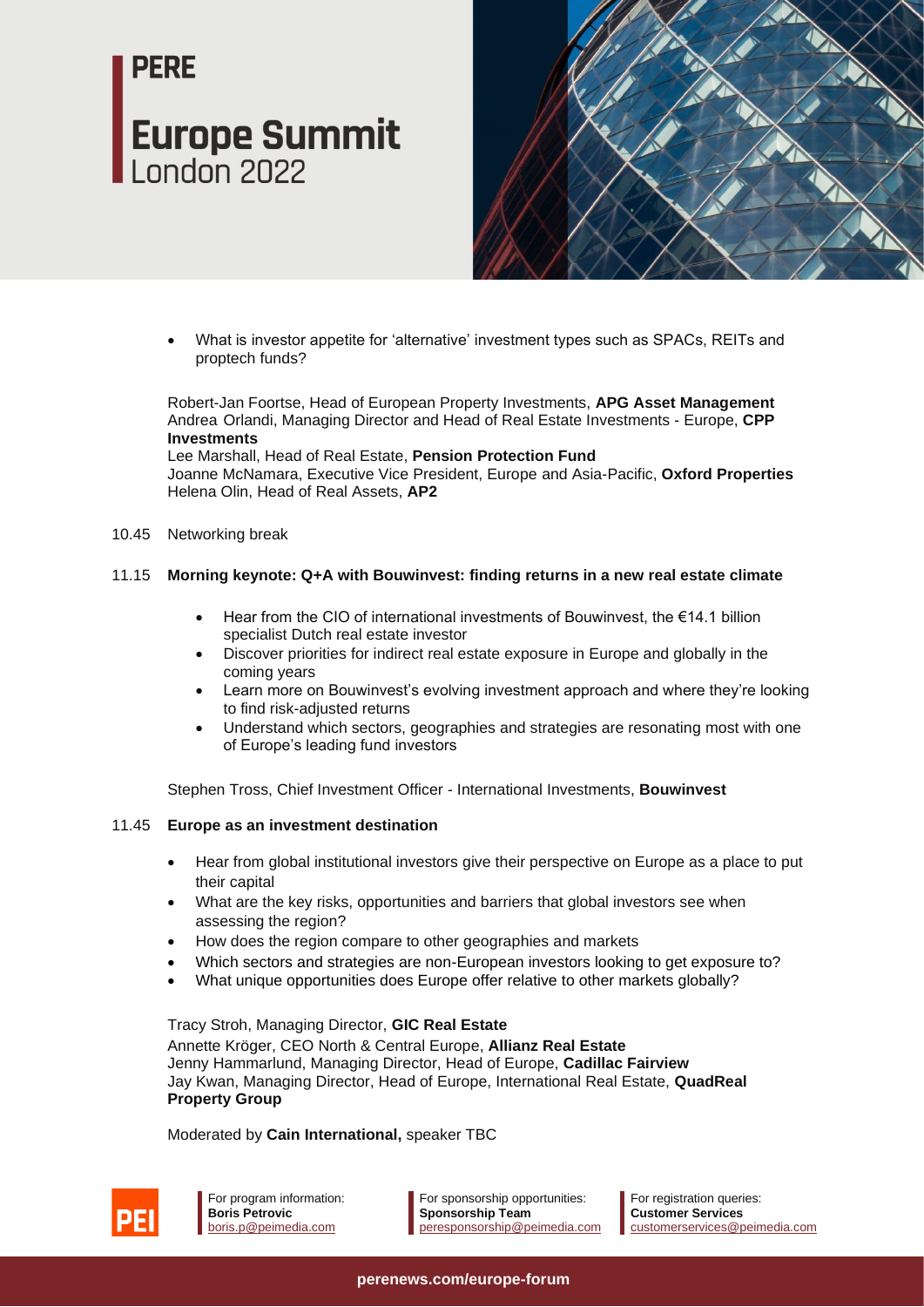

12.30 Lunch

#### 13.30 **Afternoon keynote: Getting ahead of the curve - a deep dive into AXA's real estate strategy**

Hear from one of the global leaders in real estate – Isabelle Scemama, Global Head of AXA IM Alts and Chief Executive Officer of AXA IM - Real Assets – to hear an in-depth discussion on how the €110bn investor has developed its strategy to stay one step ahead of the pack in a fiercely competitive market.

- How is AXA IM Alts leading the market in new sectors like life sciences while re-inventing established sectors like office?
- As more and more of its real estate investing becomes direct, what does AXA IM look for in its real estate partners?
- How is the concept of flexibility being implemented in repositioning properties in office and other sectors?
- What opportunities are presented by asset obsolescence and how is AXA IM Alts futureproofing its real estate assets?
- How is ESG being incorporated into its investment, development and repositioning strategies?

Isabelle Scemama, Global Head of AXA IM Alts and Chief Executive Officer of **AXA IM - Real Asset**

Moderated by Evelyn Lee, Editor, **PERE**

#### 14.00 **Climate strategy and the built environment**

- How are assets owners implementing net zero commitments as they pertain to real assets?
- How are appraisers considering climate risk in valuations and transactions?
- How are institutional investors looking to identify, quantify and integrate climate risk into their investment decision making?
- How are climate considerations influencing manager selection and location/sector exposure and acquisitions?
- How are LP implementing their net zero commitments in practice?
- What data are LPs requesting from their managers when it comes to carbon emissions?

Cornel Widmer, Managing Director, Head of Group Real Estate, **Zurich Insurance**  Sophie van Oosterom, Global Head of Real Estate, **Schroders** Daniel McHugh, Chief Investment Officer, Real Assets**, Aviva Investors**



For sponsorship opportunities: **Sponsorship Team** peresponsorship@peimedia.com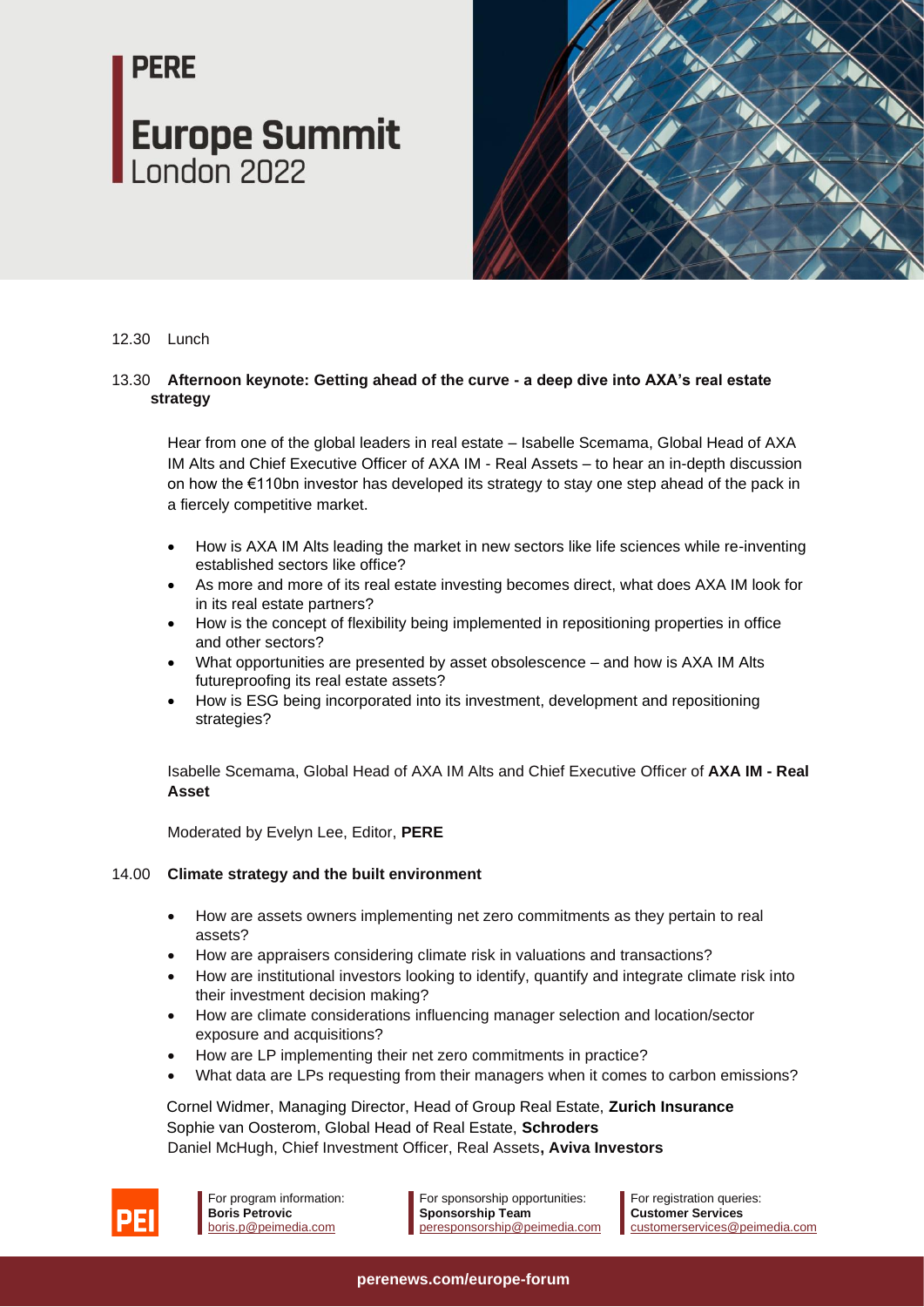

#### **14.45 Innovations and emerging opportunities in real estate credit**

- What strategies are some of Europe's leading debt funds pursuing?
- How are institutional investors viewing the role of debt with their portfolios in the next 5 years?
- What's new products and innovation are up and coming in the market such as Sale & Lease Backs and Nett Leases?
- What opportunities does debt offer to the portfolio mix that equity investments lack in the new real estate market?
- How are investors looking to gain exposure to the debt market in Europe and globally?

Ralf Kind, Managing Director, Head of Real Estate Debt, **Edmond de Rothschild REIM** Garett Bjorkman, Managing Director, Portfolio Oversight, **CIM Group**  Bryan York Colwell, Co-Founder and Managing Partner, **LCN Capital Partners**

#### 15.30 Networking break

#### 16.00 **Your customers' customer: insight into the real estate needs of occupiers**

- How are large corporates looking at their future real estate needs?
- What are the evolving needs of corporate supply chains, and what opportunities does this present to private investors and operators?
- What are the priorities for corporate lease holder when it comes to design, wellbeing and sustainability of buildings?

Shaun Dawson, Head of Insights, **DeVono** Jonathan Jones, Group Property Director, **Meggitt**

- 16.45 **Chair's closing remarks**
- 17.00 **Networking drinks**
- 18.00 **End of day one**



For sponsorship opportunities: **Sponsorship Team** peresponsorship@peimedia.com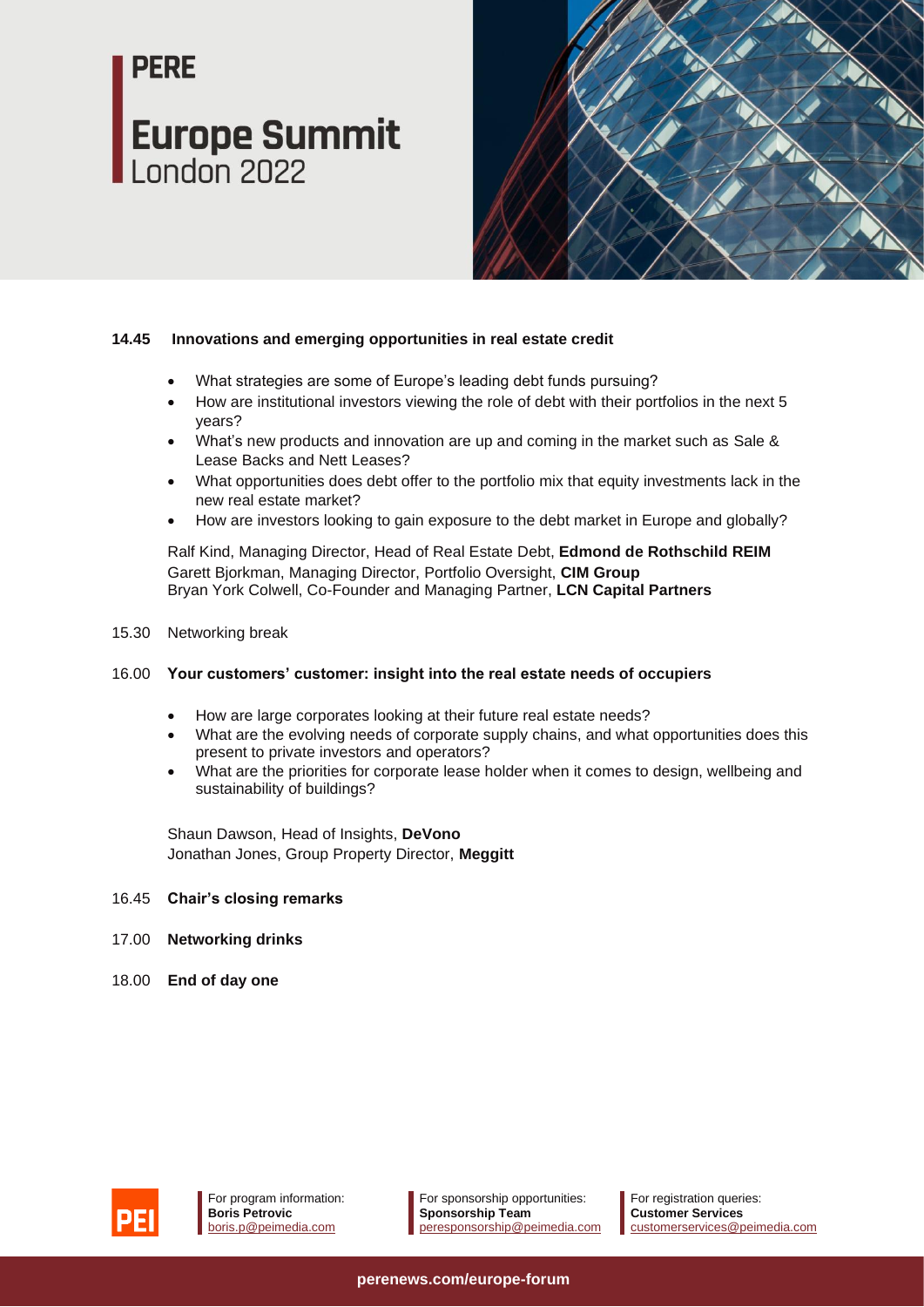



### **Day two – Wednesday 15th June 2022 Essential real estate**

- 8.30 **Registration and networking**
- 9.30 **Welcome & chair's opening remarks**

Sean Egan, CEO, **Egan-Jones Ratings Company**

#### 9.45 **Overview of leading fund manager strategies**

- To what extent are investors finding it difficult to deploy capital?
- How are managers thinking about inflation?
- What strategies are helping managers to hedge and diversify risk such as mixed-use?
- How are fund managers adapting their investment thinking to meet the needs of the pandemic-hit environment?
- How are investor organising themselves to access 'niche' sectors?
- To what extent are manager pursuing 'contrarian strategies' in retail and offices?

Kylie O'Connor, Global Head of Real Estate, **AMP Capital** Martin Towns, Deputy Global Head of Real Estate, **M&G Real Estate** Jolly Singh, Principal, Portfolio Oversight, **CIM Group** 

10.45 Networking break

#### 11.15 **Keynote #3**

#### 11.45 **How to scale deployment in the 'new economy' portfolio**

- Data centres, life sciences, residential and other social infrastructure what's the amount of opportunity in these new economy sectors and their investment capacity?
- What will be the new normal for hospitality demand and how are funds navigating investment in the sector?
- What resources are investors taking on to facilitate effective operational strategies?
- What strategies are investors pursuing to gain exposure in data centres and more broadly the digital economy?
- What are the unique challenges and risks in building an operational model in emerging sectors?



For program information: **Boris Petrovic** [boris.p@peimedia.com](mailto:boris.p@peimedia.com)

For sponsorship opportunities: **Sponsorship Team** peresponsorship@peimedia.com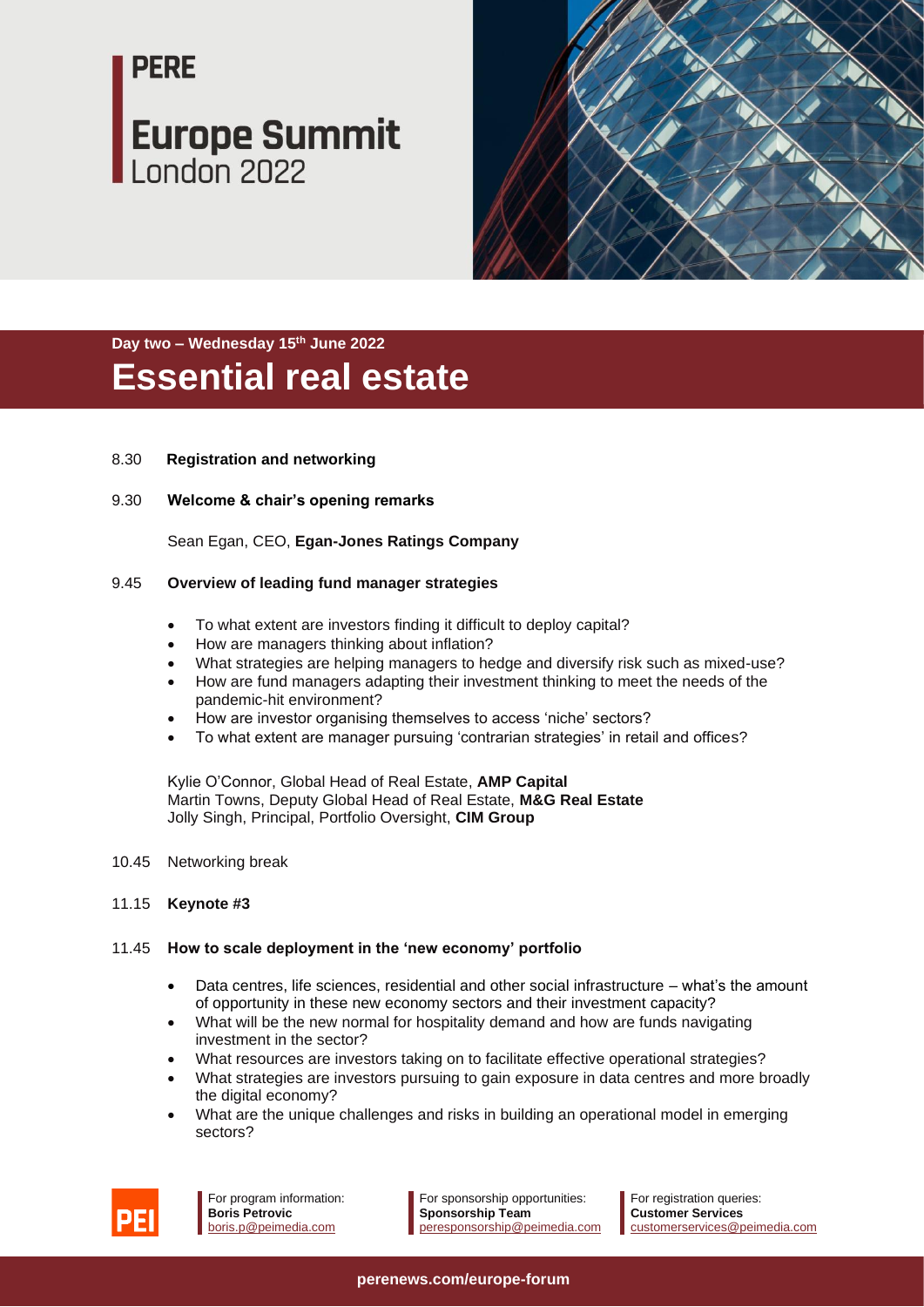

Michael Swank, Senior Managing Director, **Blackstone** Adrian Ion, CFO, **Therme Group** Ljiljana Macdonald, Managing Director, Distribution, **Optimum Asset Management**

#### 12.30 Lunch

#### 13.30 **Deep dive into contrarian strategies: where are value-add and opportunistic managers looking for returns?**

- Accounting for obsolescence risk when pricing assets?
- How are investors viewing opportunities in the hospitality, offices, and retail sectors?
- What are the been the lasting impact of the pandemic on demand in the most hard-hit sectors?
- When, or will, distressed opportunities for discounted assets in these sectors emerge?
- To what extent are investor repositioning away from hard hit sectors?
- What types of assets remain attractive in sectors that have been negatively impacted by the pandemic?

Stéphane Theuriau, Partner and the Head of BC Partners Real Estate, **BC Partners** Anuj Mittal, Managing Director, Head of Europe Real Estate, **Angelo Gordon** Keith Breslauer, Managing Director & Senior Partner**, Patron Capital** 

#### 14.15 **Too hot to ignore: exploring the next phase of logistics and industrial investment**

- What the landscape of the logistics and industrial market in Europe?
- What is the outlook on capital flows and yield compression for the market?
- What is the outlook on fundamental of supply-demand and trends in ecommerce in Europe?
- How are investors looking to future-proof their assets?
- What are the prospects for multistorey industrial in the UK?
- How to make value add returns from current land values in industrial?
- What are the economics of value-add development in industrial assets?

Paul Tebbit, CIO, European Real Estate, **BlackRock** Joseph Ghazal, Chief Investment Officer Europe, **Prologis**

15.00 Networking break

#### 15.30 **Finding opportunities amongst the more nascent sectors**



For program information: **Boris Petrovic** [boris.p@peimedia.com](mailto:boris.p@peimedia.com)

For sponsorship opportunities: **Sponsorship Team** peresponsorship@peimedia.com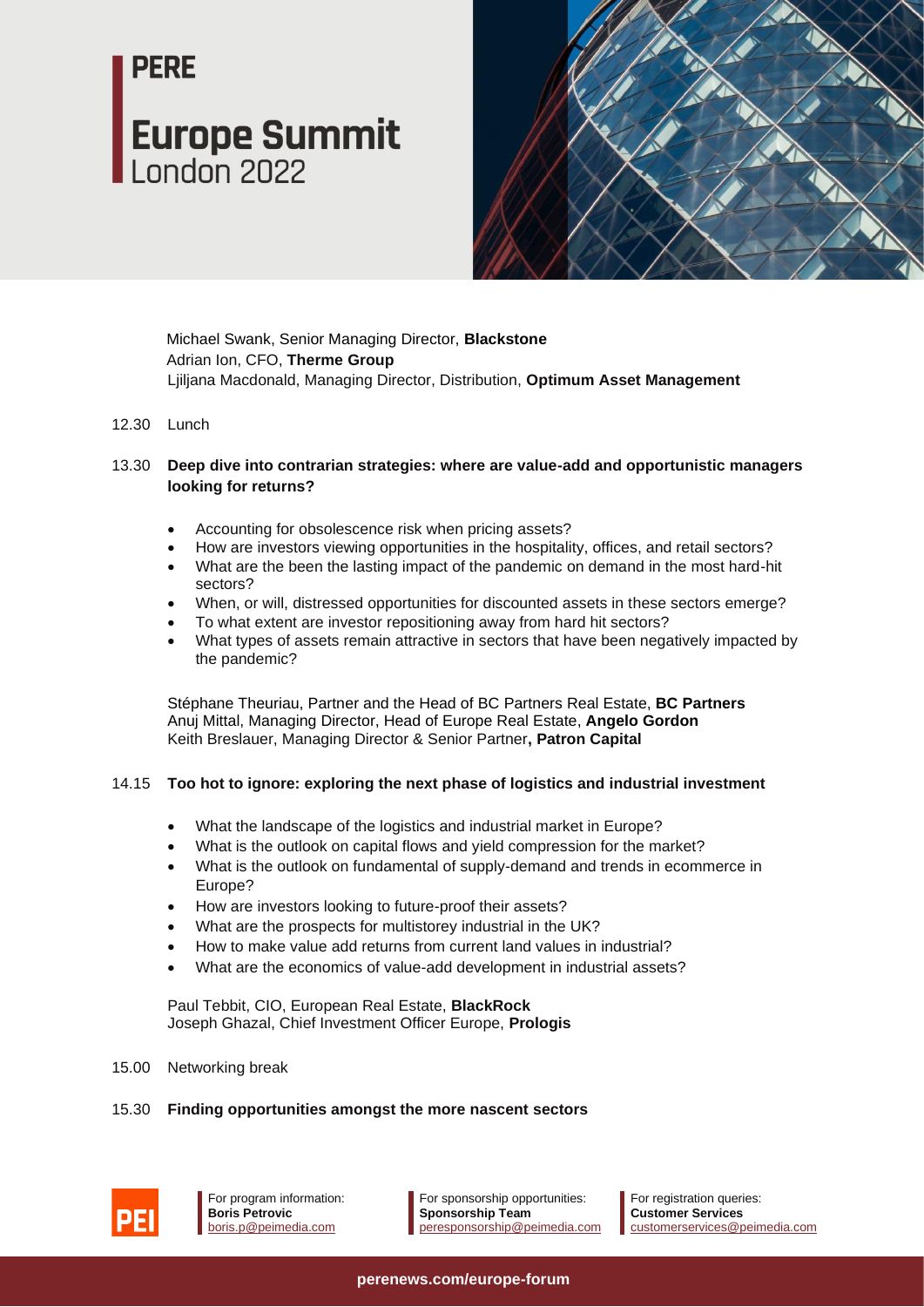

- Asset classes that have already 'crossed over' to becoming more mainstream and how they've performed since
- Asset classes poised for expansion
- Infrastructure-like asset classes can these offer opportunity for real estate mandates?

Andrew Simmons, Managing Director, **Green Street**

#### 15.50 **Building platforms: How to create value through an operational strategy**

- How are different investors taking on operational risk and looking to gain critical mass in alternative markets?
- How are investors calculating the optimal value balance between operational excellence and the added cost incurred?
- What are the lessons learnt in working with operating partners?
- How are investors deciding when to integrate operational management and when to outsource?

Michela Hancock, Managing Director, Europe, **Greystar** Karim Habra, Head of Europe and Asia-Pacific, **Ivanhoé Cambridge** Renaud Haberkorn, Managing Partner - Real Assets, **Eurazeo**

#### 16.40 **Chair's closing remarks**

17.00 **End of day two**



For sponsorship opportunities: **Sponsorship Team** peresponsorship@peimedia.com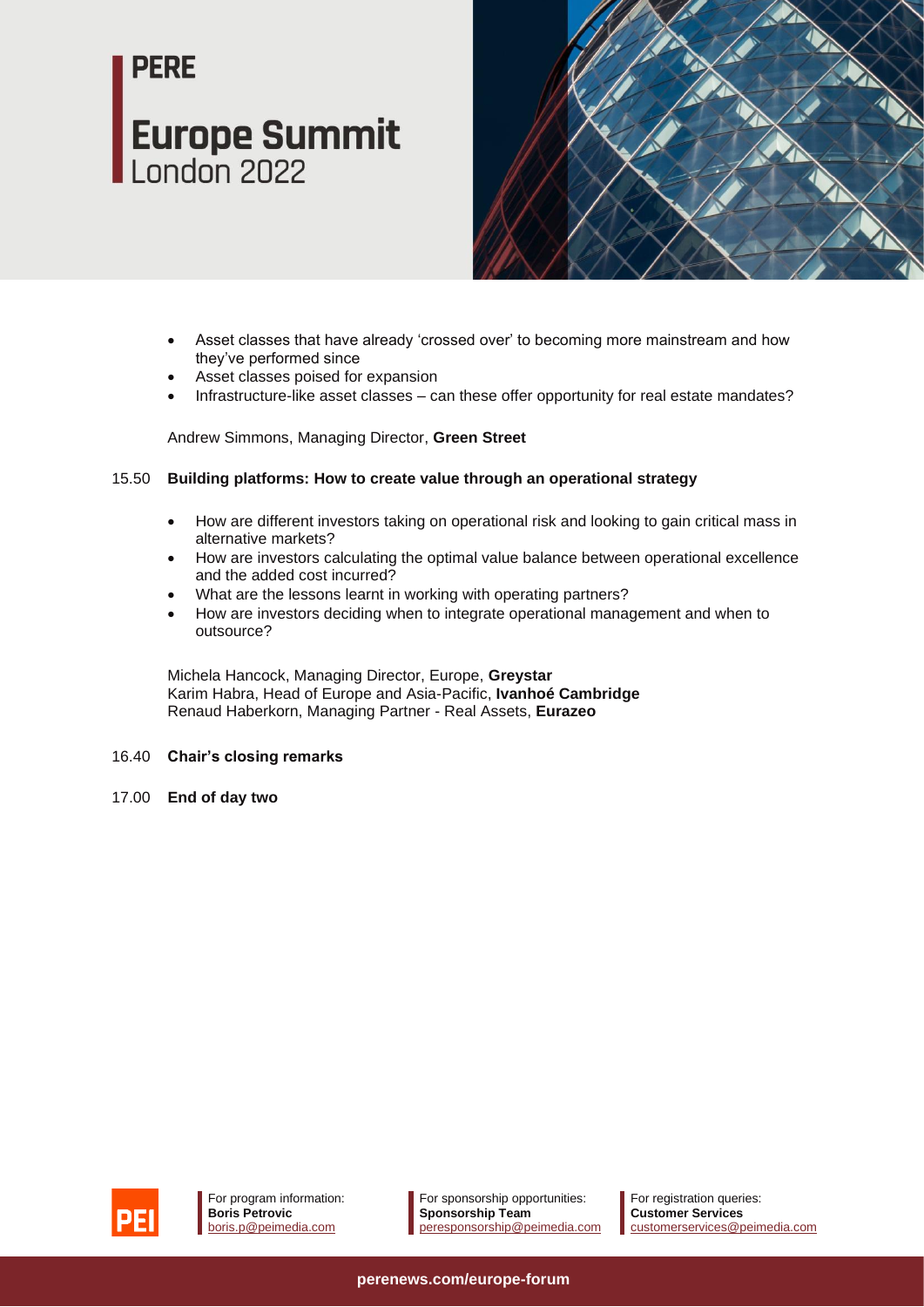



**Day Three – Thursday 16th June 2022**

## **Real Estate Capital Europe Borrowers & Lenders Forum**

#### 8.00 **Registration and networking**

9.00 **Welcome & chair's opening remarks**

#### **9.05 Outlook of the real estate debt and finance market in Europe**

- What will be the impact of inflation and rising interest rates on the real estate finance market in the coming 2-3 years?
- What have been the most notable deals taking place in the market in the last year?
- How liquid are emerging sectors within the European market?
- What are the expectations on the levels of distressed debt in the market in the coming few years?
- How are banks' real estate lending strategies in Europe changing and what will be the impact on alternative lenders?
- Looking back at the 'pandemic era' what have been the main lessons learnt for lenders and borrowers?

Craig Prosser, Managing Director, Head UK Real Estate Finance, **LBBW** Natalie Howard, Head of Real Estate Debt, **Schroders Capital** Curth-C. Flatow, Managing Partner, **FAP Group** Jaime Martinez, Head of Alternative Financing, **Stoneweg**

#### **9.50 Large loan syndications in Europe**

- What are the challenges faced by underwriters in large loan deals?
- What is borrowers' preference for clubs relative to one bank financing solutions?
- Liquidity sources for real estate debt

Nicola Free, Managing Director, Head of CRE, EMEA, **Wells Fargo Bank** Mark van de Wiel, Head of CRE Debt Transactions, **NN Investment Partners** Bruno Dord, Head of Real Estate Financings - Paris Hub, **Allianz Real Estate**

#### 10.30 **Keynote Q+A: a leading borrower's view of the real estate finance market**



For program information: **Boris Petrovic** [boris.p@peimedia.com](mailto:boris.p@peimedia.com)

For sponsorship opportunities: **Sponsorship Team** peresponsorship@peimedia.com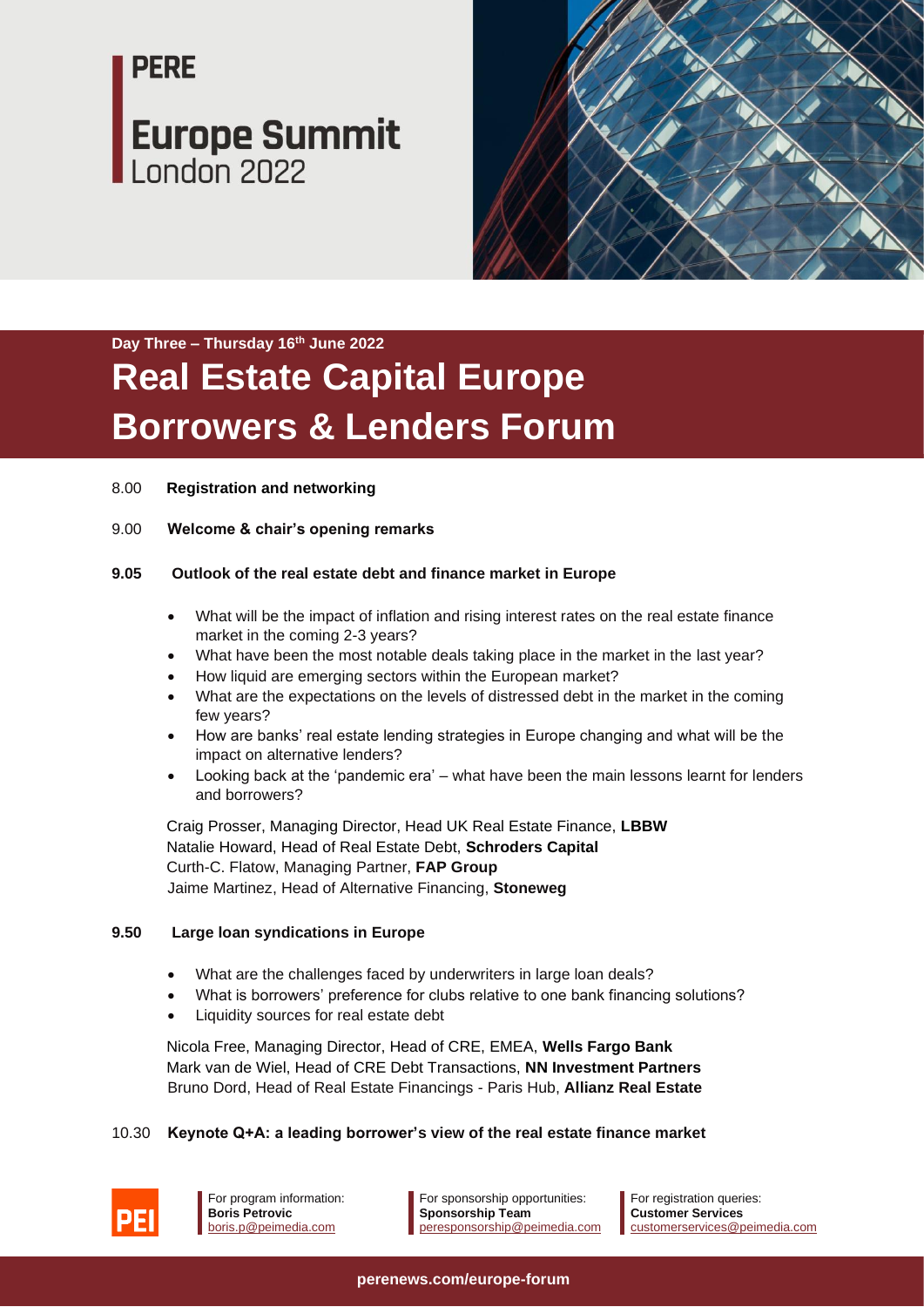

#### 11.00 Networking break

#### **11.30 Borrowers' perspectives on the current financing climate**

- To what extent are borrowers now comfortable with borrowing from non-bank lenders?
- How are borrowers looking to raise capital in 2022 and beyond?
- How are borrowers evaluating and diversifying different sources of finance?
- What are the main challenges in accessing finance from a borrower's point of view?
- How are borrower's finding responding to ESG data requests?

Nunzio Laurenziello, Head of Debt Investments, **Generali Real Estate** Dominique Cachelin, Group Treasurer, **GLP Europe** Steven Gower, Head of Treasury, **Savills Investment Management** Mark L. Epstein, Chief Financial Officer, **McArthurGlen Group**

#### **12.15 Lending to 'hard-hit' sectors: retail hospitality and secondary offices**

- At what price do more risky sectors become attractive to lenders?
- How have lending volumes to 'embattled' real estate sectors fared over the covid period?
- To what extent is retail activity bounced back?
- How are lenders vetting opportunities in traditional sectors and have there been significant adjustments to their risk appetite/underwriting?

#### Jonathan Jay, Partner, **Conduit Real Estate**

Rahul Sule, Co-head, EMEA & APAC CRE Finance & Special situations**, JPMorgan Chase & Co.**

Ben Barbanel, Head of Debt Finance, **OakNorth Bank**

13.00 Lunch

#### 14.00 **How are lenders accessing opportunities in emerging sectors?**

- How liquid are the 'hot' sectors such as single-family rentals, healthcare and content creation?
- How are lenders going about gaining exposure to alternative asset types?
- What are the main challenges in underwriting deals in life sciences, data centres and residential?

Lorcain Egan, Head of Lending, Europe, **Starwood Capital Group** Philippe Deloffre, Managing Director, Real Estate, Head of European Debt Origination, **Intermediate Capital Group**



For program information: **Boris Petrovic** [boris.p@peimedia.com](mailto:boris.p@peimedia.com)

For sponsorship opportunities: **Sponsorship Team** peresponsorship@peimedia.com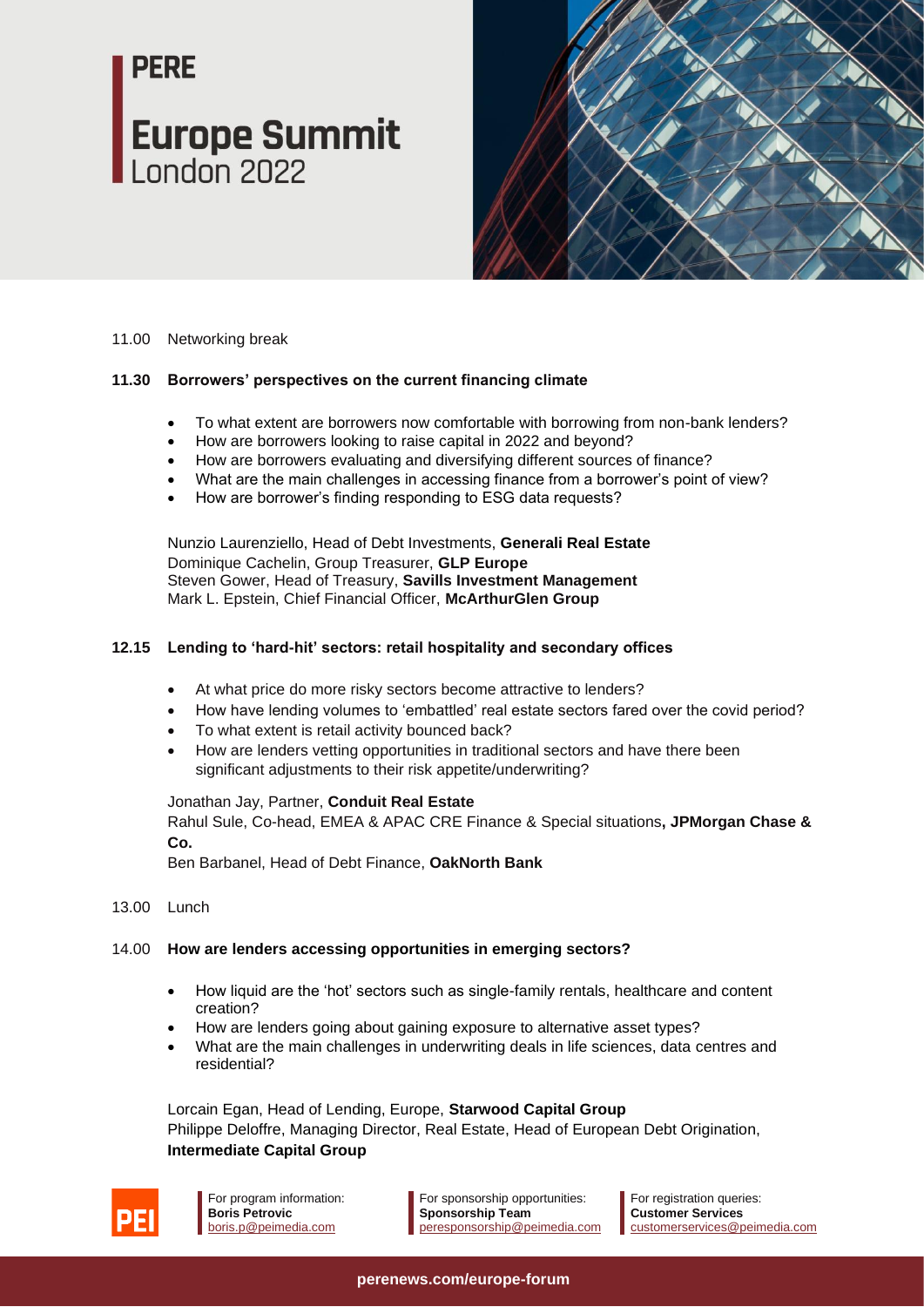

#### **Cain International,** speaker TBC

#### 14.45 **Sustainability-linked loans: how are lenders incentivising impact and ESG in their portfolio?**

- Is the cost of financing increasing for unsustainable projects or assets?
- How significant is the data burden that comes with sustainability performance measurement and reporting for borrowers?
- What are the main challenges are faced by lenders in creating credible EST-orientated incentives to their borrowers?
- What are some of the more innovative models being applied in the market to engage borrowers?

Markus Beran, Head of Origination International Investors, **Berlin Hyp** Farrah Brown, Partner, **Knight Frank Capital Advisory**

15.30 Networking break

#### 16.00 **Innovation and digitalisation in real estate lending**

- Where can AI help to streamline lending practices and risk management?
- What cost efficiencies does automation in real estate lending?
- How can tech and innovation be utilised for more effective portfolio management?
- 16.45 **Closing remarks**
- **17.00 End of conference**

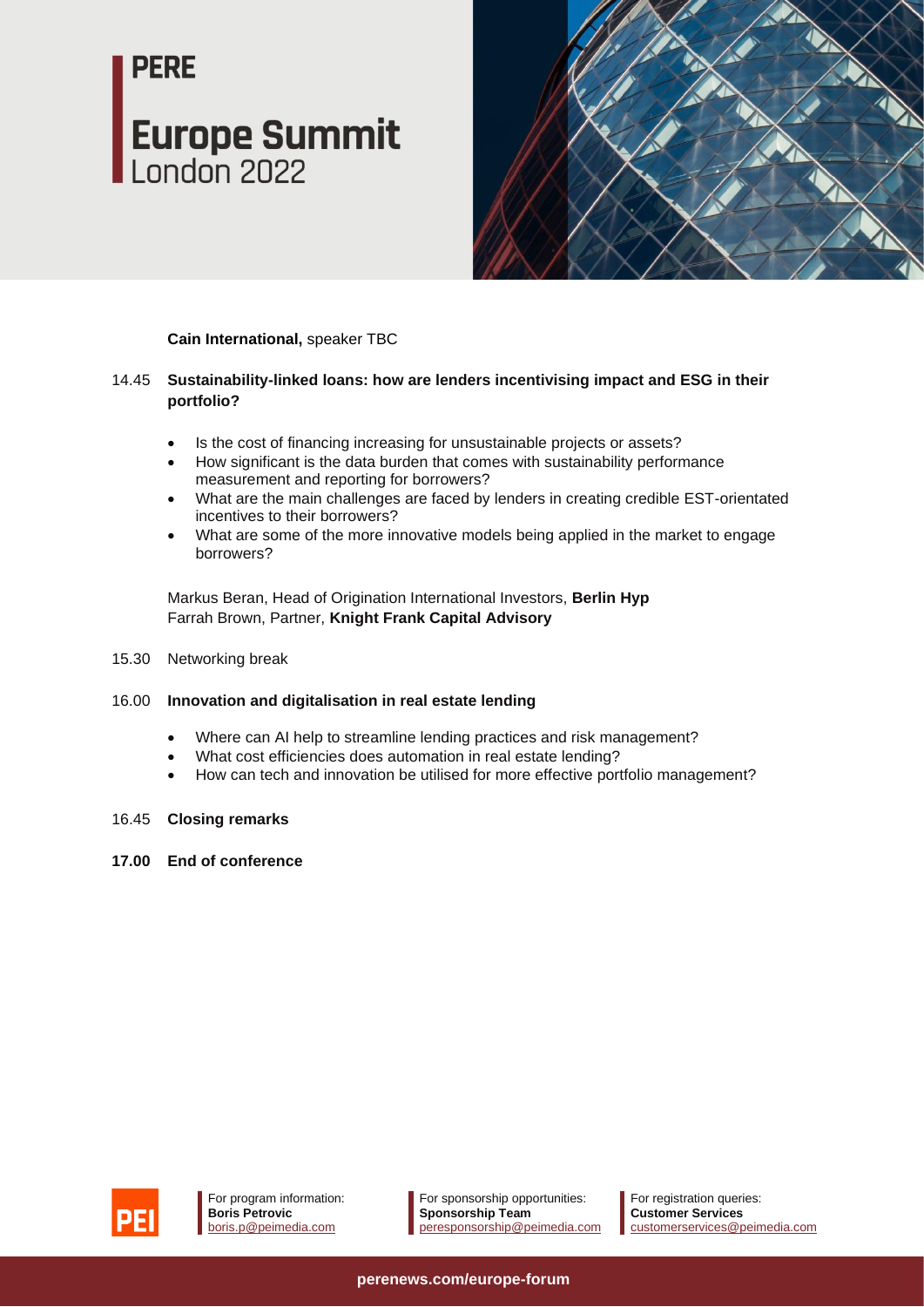

### **Day three - Thursday 16th June 2022 PERE ESG & Impact Forum**

#### 9.00 **Welcome & chair's opening remarks**

#### 9.05 **Fund investors' perspectives on real estate sustainability**

- What information demands are fund investors making on their real estate fund mangers when it comes to sustainability?
- Does investors' drive to clean their portfolios mean inefficient and currently unsustainable assets are jettisoned rather than 'greened'?
- How high is sustainability on the agenda for different types of institutional investors?

Derk Welling, Senior Responsible Investment & Governance Manager - Real Estate investments, **APG Asset Management** Pooja Patel, Managing Director, **StepStone Group**

#### 9.45 **Leveraging ESG for value creation in real estate**

- How can the influence of ESG in investment decision-making and asset management be maximised?
- What are the risks of ignoring a robust ESG effort?
- What examples do we have where ESG performance lead to higher valuation or yields?
- How are funds going about engaging tenets on sustainability and just how crucial is this as an aspect of ESG performance?
- How can funds plan a cost-efficient transition at the portfolio-level?

Jose Pellicer, Head of Investment Strategy, **M&G Real Estate** Laura Craft, Global Strategy & Investment ESG**, Heitman** Caroline Hill, Managing Director, Europe Real Estate ESG, **Blackstone Allianz Real Estate,** speaker TBC

#### 10.30 **Overview of regulatory developments and the implications for real estate**

- How can you create value out of SFDR and EU taxonomy as an investor?
- What are the most notable upcoming regulations across key jurisdictions such as the FCA and EU?
- Discover where the key legal risks are when making impact claims and how efforts to stamp-out impact washing will evolve

#### Roxana Isaiu, Chief Sustainability Officer, **GRESB**



For program information: **Boris Petrovic** [boris.p@peimedia.com](mailto:boris.p@peimedia.com)

For sponsorship opportunities: **Sponsorship Team** peresponsorship@peimedia.com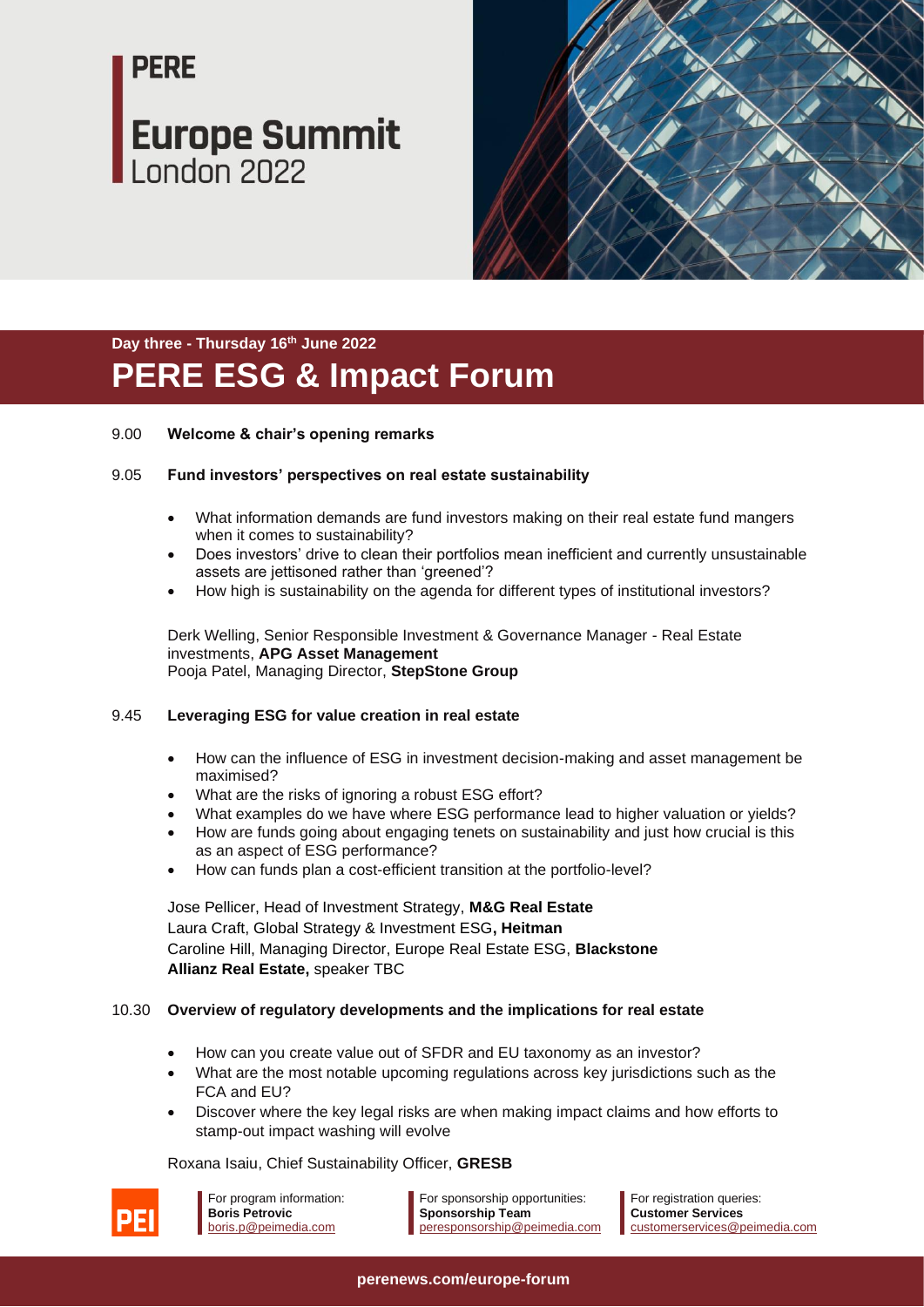

#### 11.00 Networking break

#### 11.30 **Real estate impact investments: an overview of opportunities, funds and innovations**

- How much appetite is there from impact allocators for real estate orientated product?
- What are the main considerations when launching an impact offering or product?
- To what extent should 'impact investment' thinking be integrated into mainstream investments?
- To what extent are returns concessionary?

Charlie Jacques, Head of Sustainability and Impact Investment, Real Estate, **Schroders Capital**

Maggie Loo, Partner, **Bridges Fund Management**

Simon Chisholm, Chief Investment Officer, **Resonance**

#### 12.15 **Creating an affordable housing investment strategy**

- What are the best examples of affordable housing models around the world that have taken off?
- How crucial is collaboration with local and national government– and what the lessons learnt in engaging public institutions and bodies?
- How is 'affordability' calculated?
- How do investors that are looking to maximise returns balancing this with the need for 'affordable', below-market-rate rents?

Peter Denton, Chief Executive Officer, **Homes England** Shamez Alibhai, Head of Community Housing and Portfolio Manager, **Man Group** Catherine Raynsford, Director, **Hyde Group** 

13.00 Networking lunch

#### 14.00 **Applying wellness as a value add to real estate assets**

- What does the concept of 'wellness' mean in a real estate context?
- How is wellness calculated and to what extent does it add a premium to rents and tenet satisfaction?
- What example exist of buildings that have high 'wellness' ratings?
- How can the concept best be applied in different sectors?

#### Adrian Ion, CFO, **Therme Group**



For program information: **Boris Petrovic** [boris.p@peimedia.com](mailto:boris.p@peimedia.com)

For sponsorship opportunities: **Sponsorship Team** peresponsorship@peimedia.com